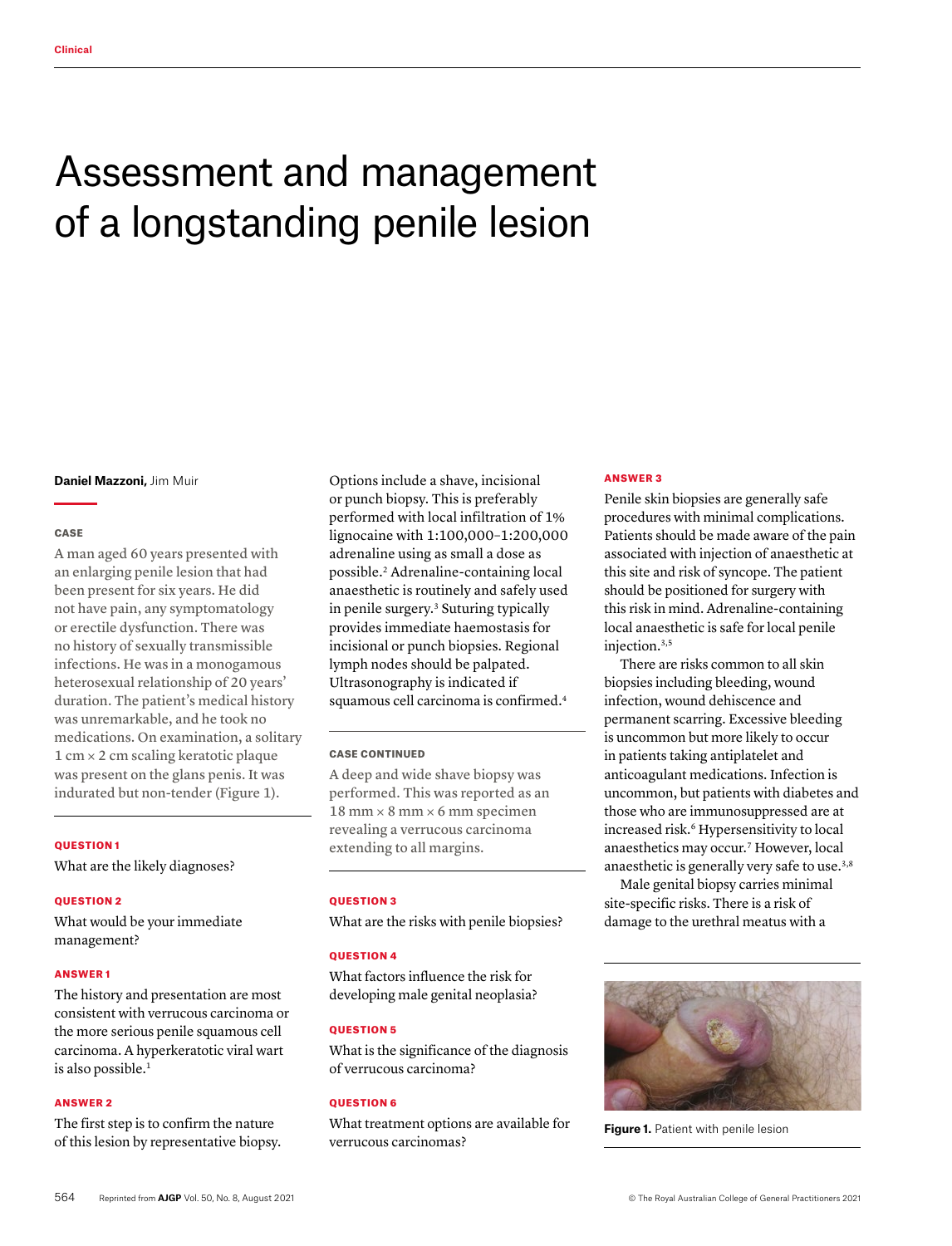biopsy, and scarring at this site can result in inability to accurately direct urinary stream. The risk of damage to underlying corpora cavernosum tissue is negligible as it lies deeper than a standard skin biopsy could reach, and such damage has not been reported.9 Post-procedure, there may be prolonged pain or discomfort. Rarely, damage to surrounding nerves can lead to temporary or permanent sensory loss.9

## ANSWER 4

Male genital cancer most commonly affects patients aged 50–59 years. Presence of a foreskin, phimosis, poor hygiene habits, heavy cigarette smoking, human papillomavirus (HPV) infection, psoralen and ultraviolet A (PUVA) phototherapy, immunosuppression and obesity are known risk factors. Scrotal squamous cell carcinoma has been specifically associated with coal tar and chronic mechanical irritation.4 Neonatal/childhood circumcision and HPV vaccination are associated with a decreased risk.<sup>7</sup>

## ANSWER 5

Verrucous carcinoma is a rare variant of well-differentiated squamous cell carcinoma associated with HPV infection. Most commonly occurring on the penis, it has also been reported in the oral cavity, anus and female genitalia.<sup>1</sup> It is slow growing and locally aggressive but rarely metastasises. It is considered less dangerous than other squamous cell carcinomas and has a favourable

prognosis, and inguinal lymphadenectomy is rarely indicated.<sup>1</sup> Computed tomography of the pelvis may be used to evaluate inguinal and pelvic lymphadenopathy in higher-risk malignancies.

Invasion and damage to underlying soft tissue may occur, and occasionally perineural, muscle and even bone invasion. Early diagnosis and prompt management of this lesion is needed.10

## ANSWER 6

Treatment of penile verrucous carcinoma is surgical excision. Most cases should be referred to a urologist or plastic surgeon for surgical management and consideration of further work-up. Consensus is still lacking for the surgical margin required. Typically, a 5 mm margin is used.11 It is a site at which tissue conservation and preservation of form and function is important.

The role of radiotherapy is controversial because of the inability to confirm histological margin control and long-term radiation changes with this modality.12 Radiation therapy should only be employed in cases deemed not amenable to surgery.<sup>12</sup>

Local surgical resection is the mainstay of treatment. Full or partial penectomy is rarely needed and is reserved for repeated local recurrence or large or deeply invasive lesions. This ensures penile function is preserved where possible.<sup>1</sup>

Treatments such as topical 5-fluorouracil cream, imiquimod or photodynamic therapy have no role in invasive malignancy.9



# **Figure 2.** Lesion on the glans penis **a.** Immediately post-biopsy; **b.** Two weeks post-biopsy; **c.** Four years post-treatment

#### CASE CONTINUED

As verrucous carcinoma has an extremely low risk of metastasis, computed tomography of the pelvis was not performed. Further excision revealed no residual lesion. The patient remained recurrence free six years post-operatively. Figure 2 illustrates his management.

## **Key points**

- **•** Penile biopsies are safe procedures.
- **•** Lignocaine and adrenaline can be safely used for penile biopsies.
- **•** Verrucous carcinoma is a low-risk malignancy amenable to simple excision.
- **•** Local resection is the mainstay of management of invasive malignancy at this site.

#### **Authors**

Daniel Mazzoni BMedSt, MD, Basic Physician Trainee, Royal Brisbane and Women's Hospital, Qld Jim Muir MBBS, FACD, FACRRM (Hon), Consultant Dermatologist, Mater Hospital, Qld; Associate Professor, University of Queensland, Qld

Competing interests: None. Funding: None.

Provenance and peer review: Not commissioned, externally peer reviewed.

Correspondence to: danielmazzoni24@gmail.com

#### **Acknowledgements**

The authors would like to thank Dr David Winkle, Consultant Urologist, and Dr Anthony Hall, Consultant Dermatologist.

## **References**

- 1. Li F, Xu Y, Wang H, et al. Diagnosis and treatment of penile verrucous carcinoma. Oncol Lett 2015;9(4):1687–90. doi: 10.3892/ol.2015.2909.
- 2. Hall A. Atlas of male genital dermatology. Cham, CH: Springer Nature, 2019.
- 3. Schnabl SM, Herrmann N, Wilder D, Breuninger H, Häfner HM. Clinical results for use of local anesthesia with epinephrine in penile nerve block. J Dtsch Dermatol Ges 2014;12(4):332–39. doi: 10.1111/ddg.12287.
- Heyns CF, Fleshner N, Sangar V, Schlenker B, Yuvaraja TB, van Poppel H. Management of the lymph nodes in penile cancer. Urology 2010;76(2 Suppl 1):S43–57. doi: 10.1016/j. urology.2010.03.001.
- 5. Wernham A, Shim TN. Survey of dermatologists and venereologists shows varying approach to penile biopsies. J Clin Aesthet Dermatol 2017;10(10):26–27.
- 6. Abhishek K, Khunger N. Complications of skin biopsy. J Cutan Aesthet Surg 2015;8(4):239–41. doi: 10.4103/0974-2077.172206.